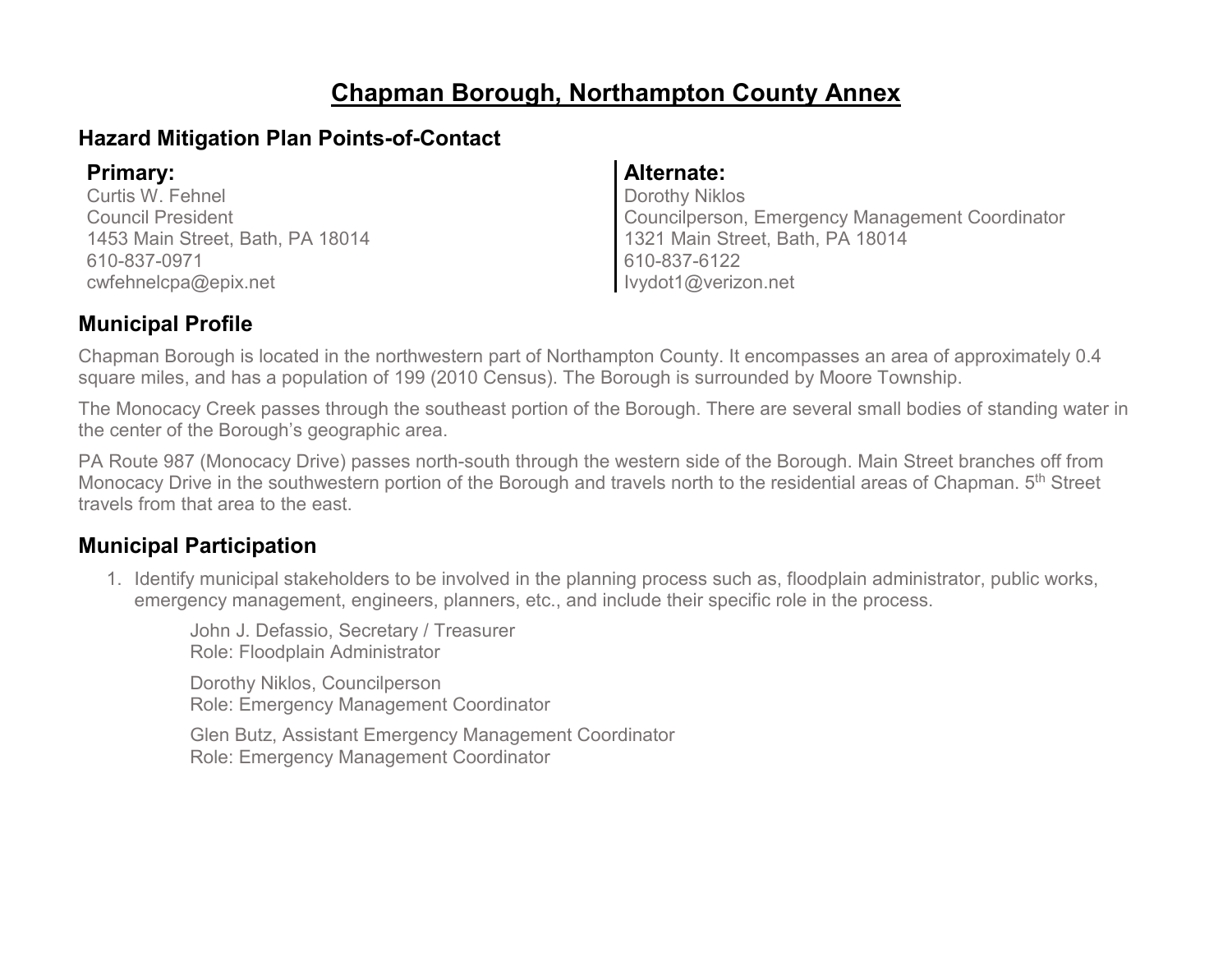### **Municipal Participation –** *continued*

- 2. Identify community stakeholders such as; neighborhood groups, religious groups, major employers / businesses, etc., that will be informed and / or involved in the planning process and describe how they will be involved.
- 3. Describe how the public **will be engaged** in the current planning process examples, newsletters, social media, etc., **and how they were engaged** since the 2013 Hazard Mitigation Plan.

Year-end letter to residents of Chapman Borough to inform them what is happening in the Borough.

### **Compliance with the National Flood Insurance Program (NFIP)**

| <b>Topic</b>                                                                                                                                      | Identify source of information, if<br>different from the one listed.  | <b>Additional Comments</b>                                                                                                 |
|---------------------------------------------------------------------------------------------------------------------------------------------------|-----------------------------------------------------------------------|----------------------------------------------------------------------------------------------------------------------------|
| <b>1. Staff Resources</b>                                                                                                                         |                                                                       |                                                                                                                            |
| Is the Community Floodplain Administrator (FPA) or NFIP Coordinator certified?                                                                    | <b>Community FPA</b>                                                  | <b>No</b>                                                                                                                  |
| Is floodplain management an auxiliary function?                                                                                                   | <b>Community FPA</b>                                                  | Yes                                                                                                                        |
| Provide an explanation of NFIP administration services (e.g., permit review,<br>GGIS, education or outreach, inspections, engineering capability) | <b>Community FPA</b>                                                  | No one has ever built in the<br>floodplain since the ordinance was<br>adopted.                                             |
| What are the barriers to running an effective NFIP program in the community, if<br>any?                                                           | <b>Community FPA</b>                                                  |                                                                                                                            |
| 2. Compliance History                                                                                                                             |                                                                       |                                                                                                                            |
| Is the community in good standing with the NFIP?                                                                                                  | State NFIP Coordinator, FEMA NFIP<br>Specialist, or community records | Yes                                                                                                                        |
| Are there any outstanding compliance issues (i.e., current violations)?                                                                           |                                                                       | None                                                                                                                       |
| When was the most recent Community Assistance Visits (CAV) or Community<br>Assistance Contact (CAC)?                                              |                                                                       |                                                                                                                            |
| Is a CAV or CAC scheduled or needed?                                                                                                              |                                                                       | No                                                                                                                         |
| 3. Regulation                                                                                                                                     |                                                                       |                                                                                                                            |
| When did the community enter the NFIP?                                                                                                            | <b>NFIP Community Status Book</b>                                     |                                                                                                                            |
| Are the Flood Insurance Rate Maps (FIRMs) digital or paper? How are residents<br>assisted with mapping?                                           | <b>Community FPA</b>                                                  | Paper                                                                                                                      |
| Do floodplain regulations meet or exceed FEMA or State minimum requirements?<br>If so, in what ways?                                              | <b>Community FPA</b>                                                  | Meet minimum requirements                                                                                                  |
| Describe the permitting process                                                                                                                   | Community FPA, State, FEMA NFIP                                       | Chapman requires a building permit<br>if building is in floodplain and an<br>exemption certificate for all other<br>areas. |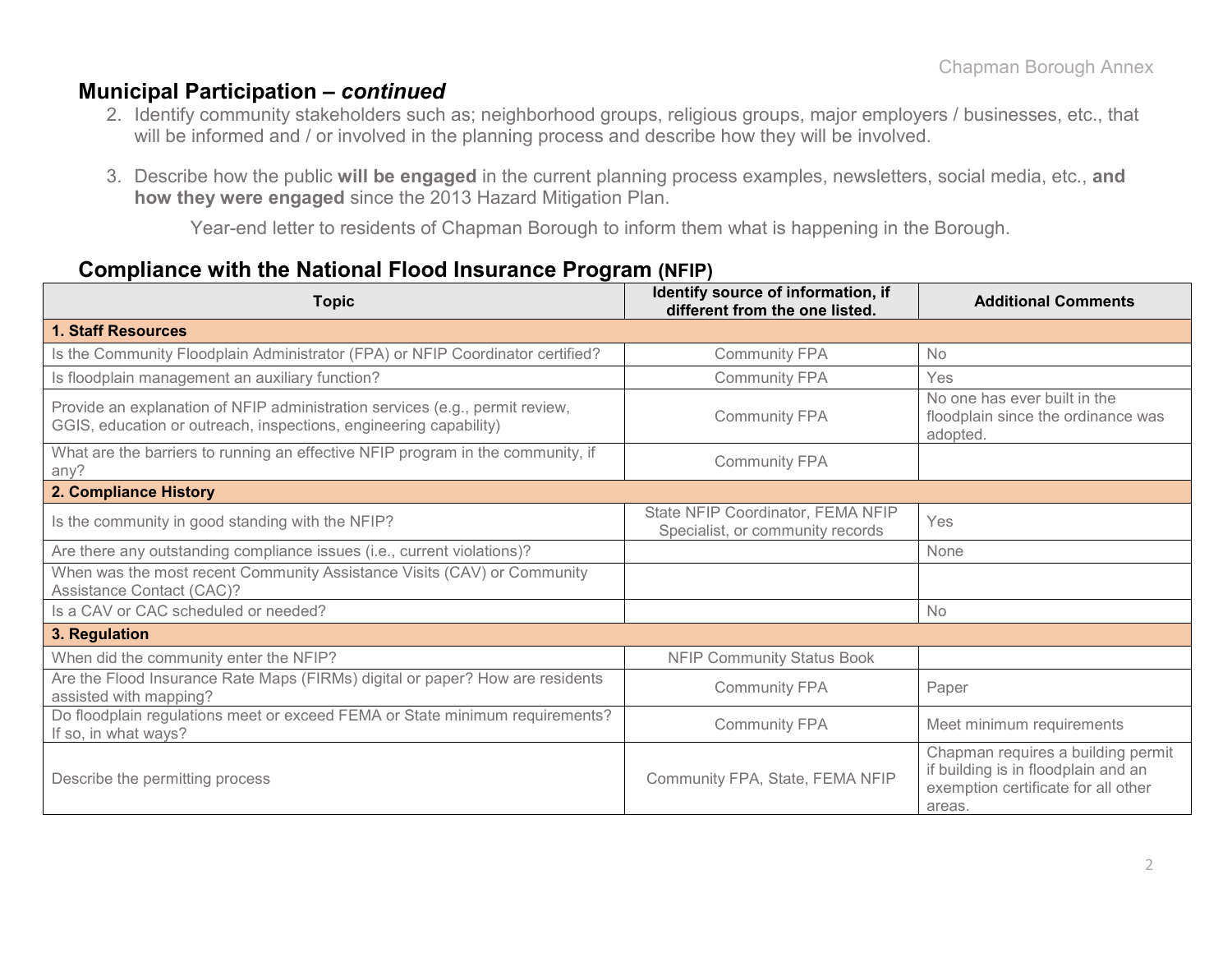### **Compliance with the National Flood Insurance Program (NFIP) –** *continued*

| <b>Topic</b>                                                                                                                                     | Identify source of information, if<br>different from the one listed.     | <b>Additional Comments</b> |
|--------------------------------------------------------------------------------------------------------------------------------------------------|--------------------------------------------------------------------------|----------------------------|
| <b>4. Insurance Summary</b>                                                                                                                      |                                                                          |                            |
| How many NFIP policies are in the community?<br>What is the total premium and coverage?                                                          | State NFIP Coordinator or<br><b>FEMA NFIP Specialist</b>                 |                            |
| How many claims have been paid in the community? What is the total amount of<br>paid claims? How many substantial damage claims have there been? | FEMA NFIP or Insurance Specialist                                        |                            |
| How many structures are exposed to flood risk within the community?                                                                              | <b>Community FPA or GIS Analyst</b>                                      |                            |
| Describe any areas of flood risk with limited NFIP policy coverage                                                                               | Community FPA or FEMA Insurance<br>Specialist                            |                            |
| 5. Community Rating System (CRS)                                                                                                                 |                                                                          |                            |
| Does the community participate in CRS?                                                                                                           | Community FPA, State, or FEMA NFIP                                       |                            |
| If so, what is the community's CRS Class Ranking?                                                                                                | Flood Insurance Manual<br>(http://www.fema.gov/floodinsurancemanual.gov) |                            |
| What categories and activities provide CRS points and how can the Class be<br>improved?                                                          |                                                                          |                            |
| Does the plan include CRS planning requirements?                                                                                                 | Community FPA, FEMA CRS<br>Coordinator, or ISO representative            |                            |

### **Community Assets**

Community assets are defined to include anything that is important to the character as well as the function of a community, and can be described in four categories, they are; people, economy, natural environment and built environment. Please identify the community assets and location under each category.

- **1. People**
	- Concentrations of vulnerable populations such as the elderly, physically or mentally disabled, non-English speaking, and the medically or chemically dependent.

Our Emergency Management Plan contains a list of all known disabled residents or residents with medical needs.

 Types of visiting populations where large numbers of people are concentrated such as visitors for special events and students.

Chapman quarries United Methodist Church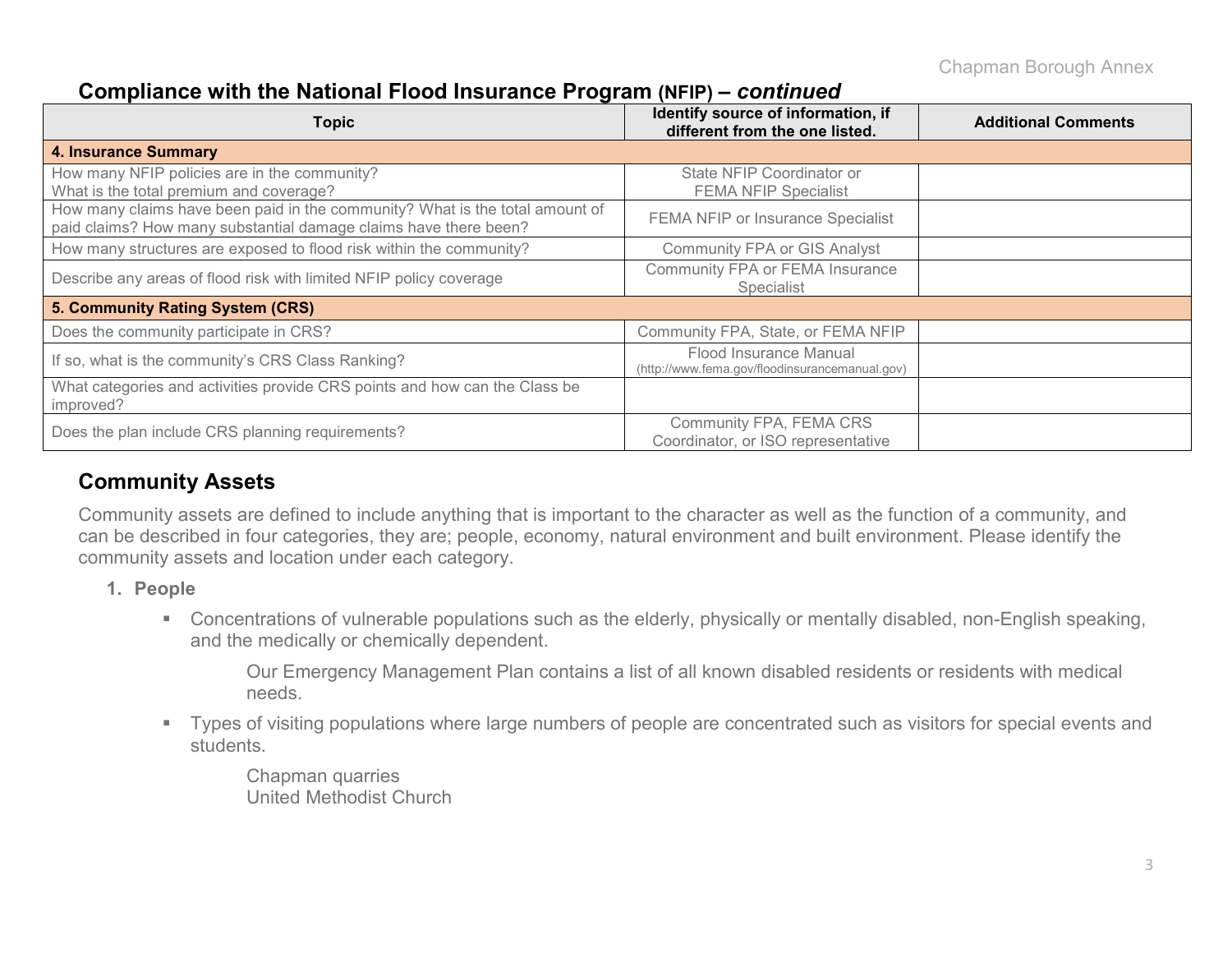### **Community Assets –** *continued*

#### **2. Economy**

Major employers, primary economic sectors such as agriculture and commercial centers where losses would have a severe impact on the community.

None

#### **3. Natural Environment**

Those areas / features that can provide protective functions that reduce the magnitude of hazard events such as, wetlands or riparian areas, and other environmental features important to protect.

Wooded areas

#### **4. Built Environment**

 Existing structures such as, concentrations of buildings that may be more vulnerable to hazards based on location, age, construction type and / or condition of use.

Several houses are located in the floodplain. Two areas are identified on the flood map.

**Infrastructure systems such as water and wastewater facilities, power utilities, transportation systems,** communication systems, energy pipelines and storage.

None

 High potential loss facilities such as, dams, locations that house hazardous materials, military and / or civilian defense installations.

None

 Critical facilities such as, hospitals, medical facilities, police and fires stations, emergency operations centers, shelters, schools and airports / heliports.

None

Cultural / historical resources such as, museums, parks, stadiums, etc.

None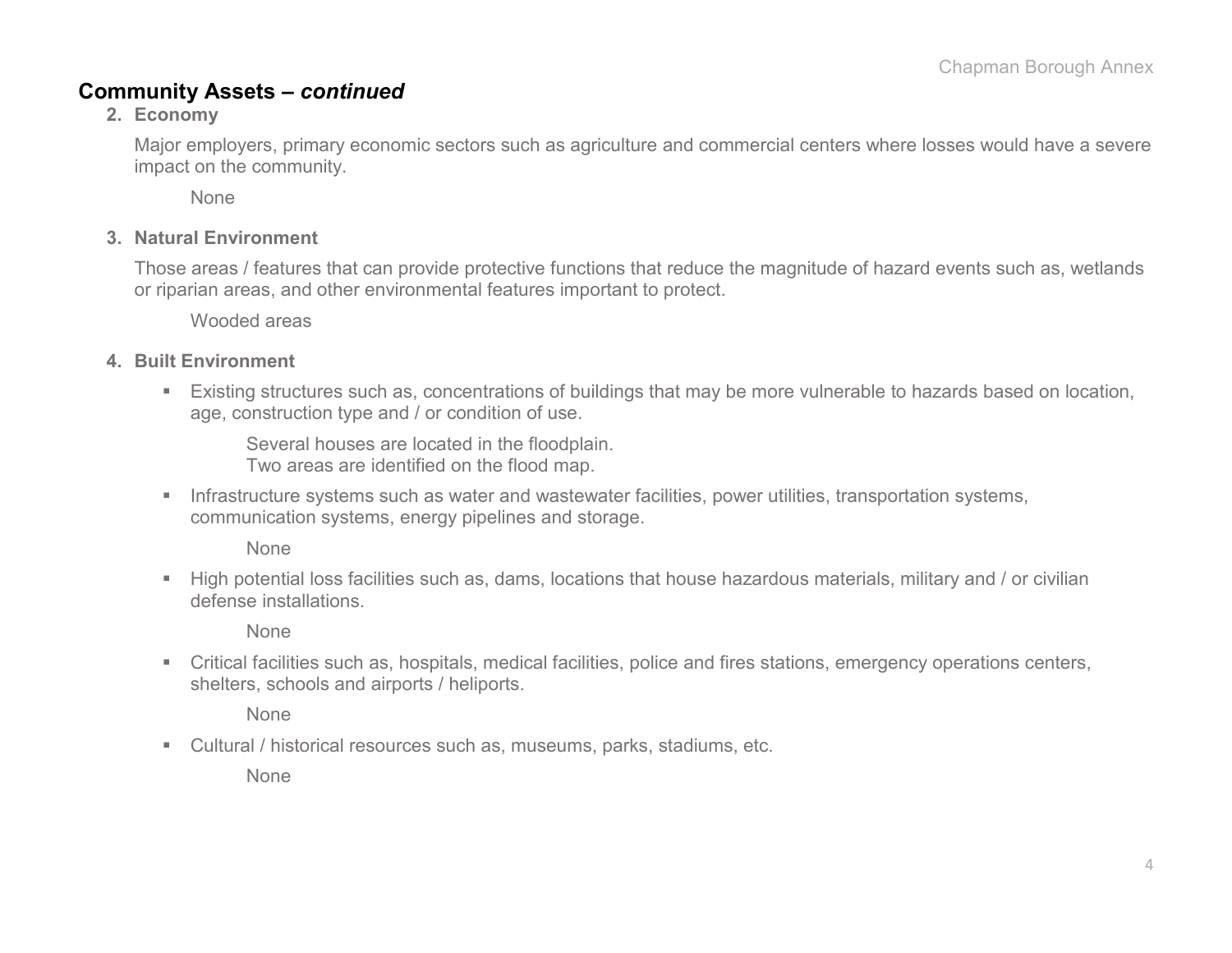# **Capability Assessment**

|              |                                                                      |                         | <b>Status</b>                                                |                      |                                                     | <b>Effect on</b><br><b>Hazard Loss</b>                 | Change                                                 | <b>Has the 2013</b>                                                                              |                                                                                 |                                      |
|--------------|----------------------------------------------------------------------|-------------------------|--------------------------------------------------------------|----------------------|-----------------------------------------------------|--------------------------------------------------------|--------------------------------------------------------|--------------------------------------------------------------------------------------------------|---------------------------------------------------------------------------------|--------------------------------------|
| Capability   | $\checkmark$ Regulatory<br>$\sqrt{ }$ Tools<br>$\checkmark$ Programs | Place<br>르              | <b>Date</b><br><b>Adopted</b><br><b>or</b><br><b>Updated</b> | Development<br>Under | Department /<br><b>Agency</b><br><b>Responsible</b> | <b>Reduction:</b><br>-Supports<br>-Neutral<br>-Hinders | <b>since 2013</b><br>Plan?<br>+ Positive<br>- Negative | Plan been<br>integrated<br>into the<br><b>Regulatory</b><br><b>Tool/Program</b><br>? If so, how? | How can these<br>capabilities be<br>expanded and<br>improved to<br>reduce risk? | <b>Additional</b><br><b>Comments</b> |
|              | Comprehensive Plan                                                   |                         |                                                              |                      |                                                     |                                                        |                                                        |                                                                                                  |                                                                                 | We rely on the<br>County Plan.       |
|              | Capital Improvement Plan                                             |                         |                                                              |                      |                                                     |                                                        |                                                        |                                                                                                  |                                                                                 | We rely on the<br>County Plan.       |
|              | Economic Development Plan                                            |                         |                                                              |                      |                                                     |                                                        |                                                        |                                                                                                  |                                                                                 | We rely on the<br>County Plan.       |
|              | <b>Continuity of Operations Plan</b>                                 | $\times$                |                                                              |                      |                                                     |                                                        |                                                        |                                                                                                  |                                                                                 |                                      |
|              | Stormwater Management Plan /<br>Ordinance                            |                         |                                                              |                      |                                                     |                                                        |                                                        |                                                                                                  |                                                                                 | Exempt currently                     |
|              | Open Space Management Plan<br>(or Parks/Rec., Greenways Plan)        |                         |                                                              |                      |                                                     |                                                        |                                                        |                                                                                                  |                                                                                 | We rely on the<br>County Plan.       |
| & Regulatory | Natural Resource Protection Plan                                     |                         |                                                              |                      |                                                     |                                                        |                                                        |                                                                                                  |                                                                                 | We rely on the<br>County Plan.       |
|              | <b>Transportation Plan</b>                                           |                         |                                                              |                      |                                                     |                                                        |                                                        |                                                                                                  |                                                                                 | We rely on the<br>County Plan.       |
|              | <b>Historic Preservation Plan</b>                                    |                         |                                                              |                      |                                                     |                                                        |                                                        |                                                                                                  |                                                                                 |                                      |
| 1. Planning  | Floodplain Management Plan                                           | X                       |                                                              |                      |                                                     |                                                        |                                                        |                                                                                                  |                                                                                 | Floodplain<br>Ordinance              |
|              | <b>Farmland Preservation</b>                                         |                         |                                                              |                      |                                                     |                                                        |                                                        |                                                                                                  |                                                                                 |                                      |
|              | <b>Evacuation Plan</b>                                               | $\times$                |                                                              |                      |                                                     |                                                        |                                                        |                                                                                                  |                                                                                 |                                      |
|              | <b>Disaster Recovery Plan</b>                                        |                         |                                                              |                      |                                                     |                                                        |                                                        |                                                                                                  |                                                                                 |                                      |
|              | <b>Hazard Mitigation Plan</b>                                        | $\times$                | 11/2018                                                      |                      |                                                     |                                                        |                                                        | N/A                                                                                              |                                                                                 |                                      |
|              | <b>Emergency Operations Plan</b>                                     | $\overline{\mathsf{X}}$ | 2/2021                                                       |                      |                                                     |                                                        |                                                        |                                                                                                  |                                                                                 |                                      |
|              | <b>Zoning Regulations</b>                                            |                         |                                                              |                      |                                                     |                                                        |                                                        |                                                                                                  |                                                                                 | County plan                          |
|              | <b>Floodplain Regulations</b>                                        | $\times$                |                                                              |                      |                                                     |                                                        |                                                        |                                                                                                  |                                                                                 |                                      |
|              | <b>NFIP Participation</b>                                            |                         |                                                              |                      |                                                     |                                                        |                                                        |                                                                                                  |                                                                                 |                                      |
|              | <b>Building Code</b>                                                 |                         |                                                              |                      |                                                     |                                                        |                                                        |                                                                                                  |                                                                                 | Only in floodplain                   |
|              | Fire Code                                                            |                         |                                                              |                      |                                                     |                                                        |                                                        |                                                                                                  |                                                                                 |                                      |
|              | Other                                                                |                         |                                                              |                      |                                                     |                                                        |                                                        |                                                                                                  |                                                                                 |                                      |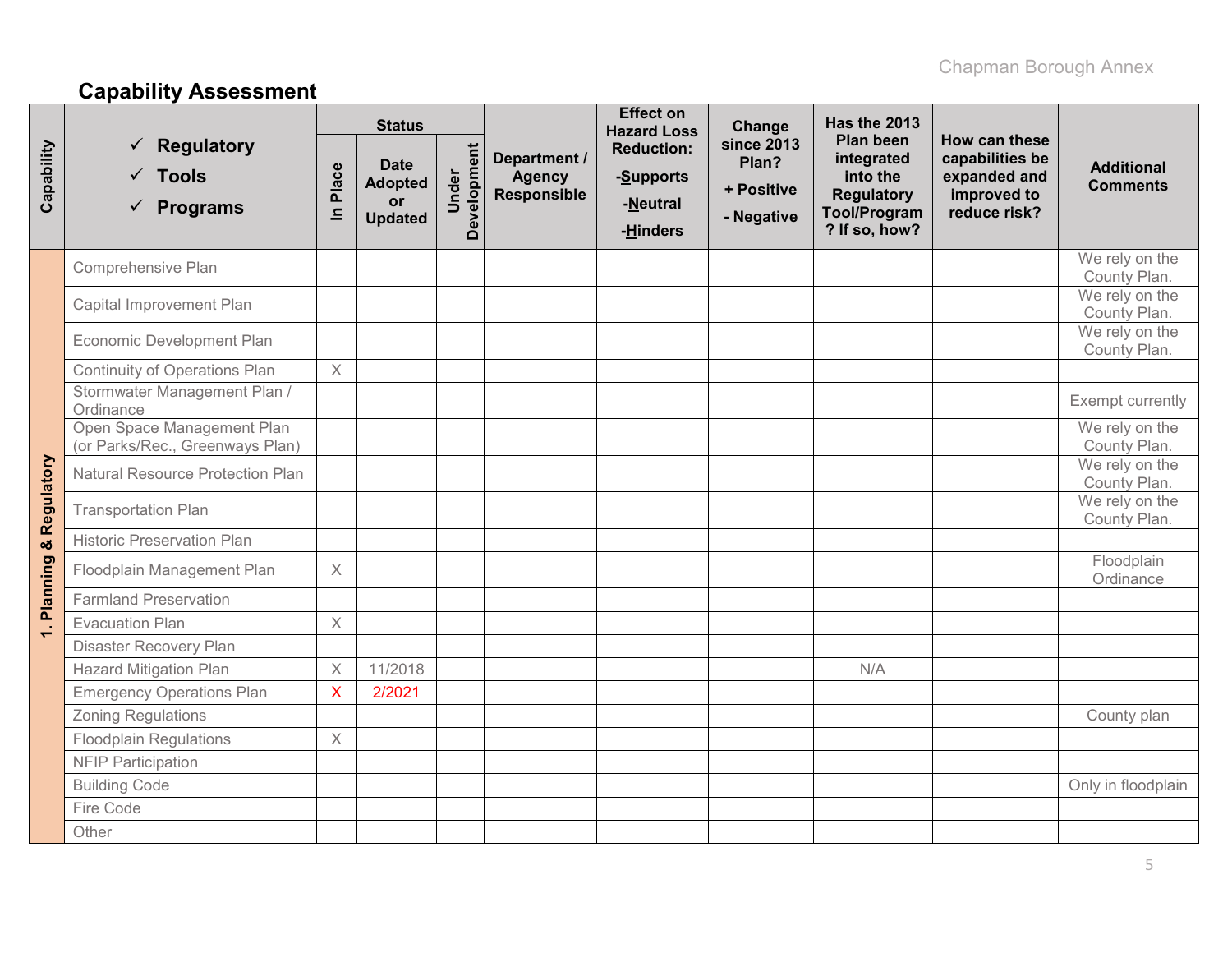# **Capability Assessment –** *continued*

| ability<br>ap<br>ပ | $\checkmark$ Staff<br><b>Personnel</b><br>$\checkmark$<br><b>Resources</b><br>$\checkmark$                                       | <b>Yes</b> | <b>No</b> | Department /<br><b>Agency</b> | <b>Change since</b><br>2013 Plan?<br>+ Positive<br>- Negative | How can these<br>capabilities be<br>expanded and<br>improved to<br>reduce risk? | <b>Additional</b><br><b>Comments</b> |
|--------------------|----------------------------------------------------------------------------------------------------------------------------------|------------|-----------|-------------------------------|---------------------------------------------------------------|---------------------------------------------------------------------------------|--------------------------------------|
|                    | Planners (with land use / land development knowledge)                                                                            |            | X         |                               |                                                               |                                                                                 |                                      |
|                    | Planners or engineers (with natural and / or human-caused hazards<br>knowledge)                                                  |            | $\times$  |                               |                                                               |                                                                                 |                                      |
| Technology         | Engineers or professionals trained in building and / or infrastructure<br>construction practices (including building inspectors) |            | $\times$  |                               |                                                               |                                                                                 |                                      |
| ×                  | <b>Emergency Manager</b>                                                                                                         | X          |           |                               |                                                               |                                                                                 |                                      |
|                    | Floodplain administrator / manager                                                                                               | X          |           |                               |                                                               |                                                                                 |                                      |
|                    | Land surveyors                                                                                                                   |            | X         |                               |                                                               |                                                                                 |                                      |
|                    | Staff familiar with the hazards of the community                                                                                 | X          |           |                               |                                                               |                                                                                 |                                      |
| Administrative     | Personnel skilled in Geographical Information Systems (GIS) and /<br>or FEMA's HAZUS program                                     |            | $\times$  |                               |                                                               |                                                                                 |                                      |
| $\mathbf{\Omega}$  | Grant writers or fiscal staff to handle large / complex grants                                                                   |            | X         |                               |                                                               |                                                                                 |                                      |
|                    | Other                                                                                                                            |            |           |                               |                                                               |                                                                                 |                                      |

| Capability       |                                                         | <b>Yes</b> | <b>No</b> | Department /<br><b>Agency</b> | <b>Change since</b><br>2013 Plan?<br>+ Positive<br>- Negative | How can these<br>capabilities be<br>expanded and<br>improved to<br>reduce risk? | <b>Additional</b><br><b>Comments</b> |
|------------------|---------------------------------------------------------|------------|-----------|-------------------------------|---------------------------------------------------------------|---------------------------------------------------------------------------------|--------------------------------------|
|                  | Capital improvement programming                         |            | Χ         |                               |                                                               |                                                                                 |                                      |
|                  | <b>Community Development Block Grants (CDBG)</b>        |            | X.        |                               |                                                               |                                                                                 |                                      |
| <b>Resources</b> | Special purposes taxes                                  |            | X         |                               |                                                               |                                                                                 |                                      |
|                  | Gas / Electricity utility fees                          |            | X.        |                               |                                                               |                                                                                 |                                      |
|                  | Water / Sewer fees                                      |            | X.        |                               |                                                               |                                                                                 |                                      |
| <b>Financial</b> | Stormwater utility fees                                 |            | X.        |                               |                                                               |                                                                                 |                                      |
|                  | Development impact fees                                 |            | X         |                               |                                                               |                                                                                 |                                      |
|                  | General obligation, revenue, and / or special tax bonds |            | X         |                               |                                                               |                                                                                 |                                      |
| ო                | Partnering arrangements or intergovernmental agreements |            | X.        |                               |                                                               |                                                                                 |                                      |
|                  | Other                                                   |            |           |                               |                                                               |                                                                                 |                                      |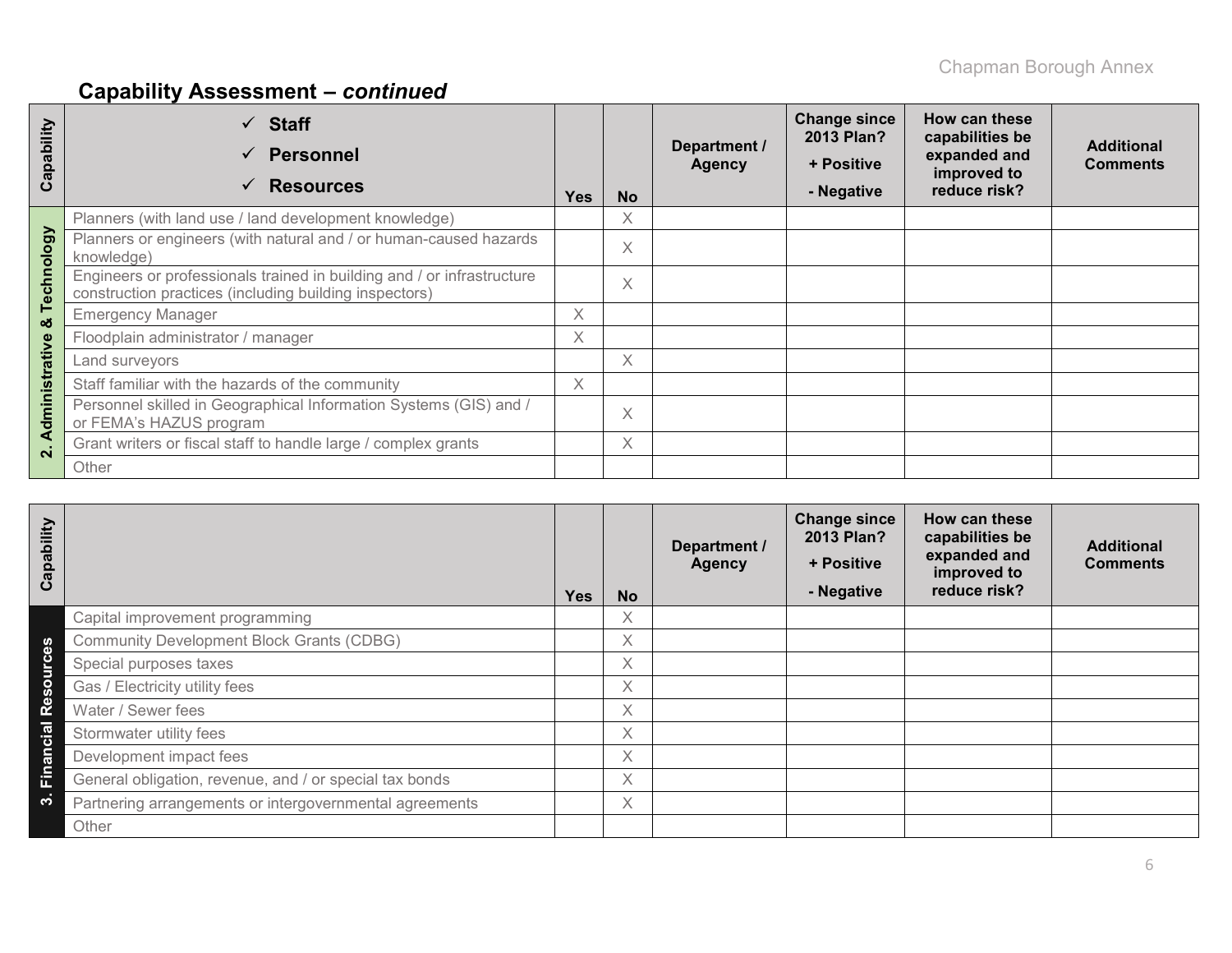# **Capability Assessment –** *continued*

| apability<br>ပ       | Program<br>Organization                                                                                                                                           | <b>Yes</b> | <b>No</b> | Department /<br><b>Agency</b> | <b>Change since</b><br>2013 Plan?<br>+ Positive<br>- Negative | How can these<br>capabilities be<br>expanded and<br>improved to<br>reduce risk? | <b>Additional</b><br><b>Comments</b> |
|----------------------|-------------------------------------------------------------------------------------------------------------------------------------------------------------------|------------|-----------|-------------------------------|---------------------------------------------------------------|---------------------------------------------------------------------------------|--------------------------------------|
|                      | <b>Firewise Communities Certification</b>                                                                                                                         |            | X         |                               |                                                               |                                                                                 |                                      |
|                      | <b>StormReady Certification</b>                                                                                                                                   |            | X         |                               |                                                               |                                                                                 |                                      |
|                      | Natural disaster or safety-related school programs                                                                                                                |            | X         |                               |                                                               |                                                                                 |                                      |
| <b>Outreach</b><br>ಜ | Ongoing public education or information programs such as,<br>responsible water use, fire safety, household preparedness, and<br>environmental education.          |            | Χ         |                               |                                                               |                                                                                 |                                      |
| Education            | Public-private partnership initiatives addressing disaster related<br>issues.                                                                                     |            | $\times$  |                               |                                                               |                                                                                 |                                      |
| 4                    | Local citizen groups or non-profit organizations focused on<br>environmental protection, emergency preparedness, access and<br>functional needs populations, etc. |            | Χ         |                               |                                                               |                                                                                 |                                      |
|                      | Other                                                                                                                                                             |            |           |                               |                                                               |                                                                                 |                                      |

| Capability       |                                |         | <b>Degree of Capability</b> |      | <b>Change since the 2013 Hazard</b><br><b>Mitigation Plan?</b> | <b>Additional Comments</b> |  |  |
|------------------|--------------------------------|---------|-----------------------------|------|----------------------------------------------------------------|----------------------------|--|--|
|                  |                                | Limited | <b>Moderate</b>             | High | If so, how?                                                    |                            |  |  |
| Ĕ                | <b>Planning and Regulatory</b> | X       |                             |      |                                                                |                            |  |  |
| $1 \Phi$<br>Self | Administrative and Technical   | X       |                             |      |                                                                |                            |  |  |
| Ö.<br>500        | Financial                      | Χ       |                             |      |                                                                |                            |  |  |
|                  | <b>Education and Outreach</b>  | X       |                             |      |                                                                |                            |  |  |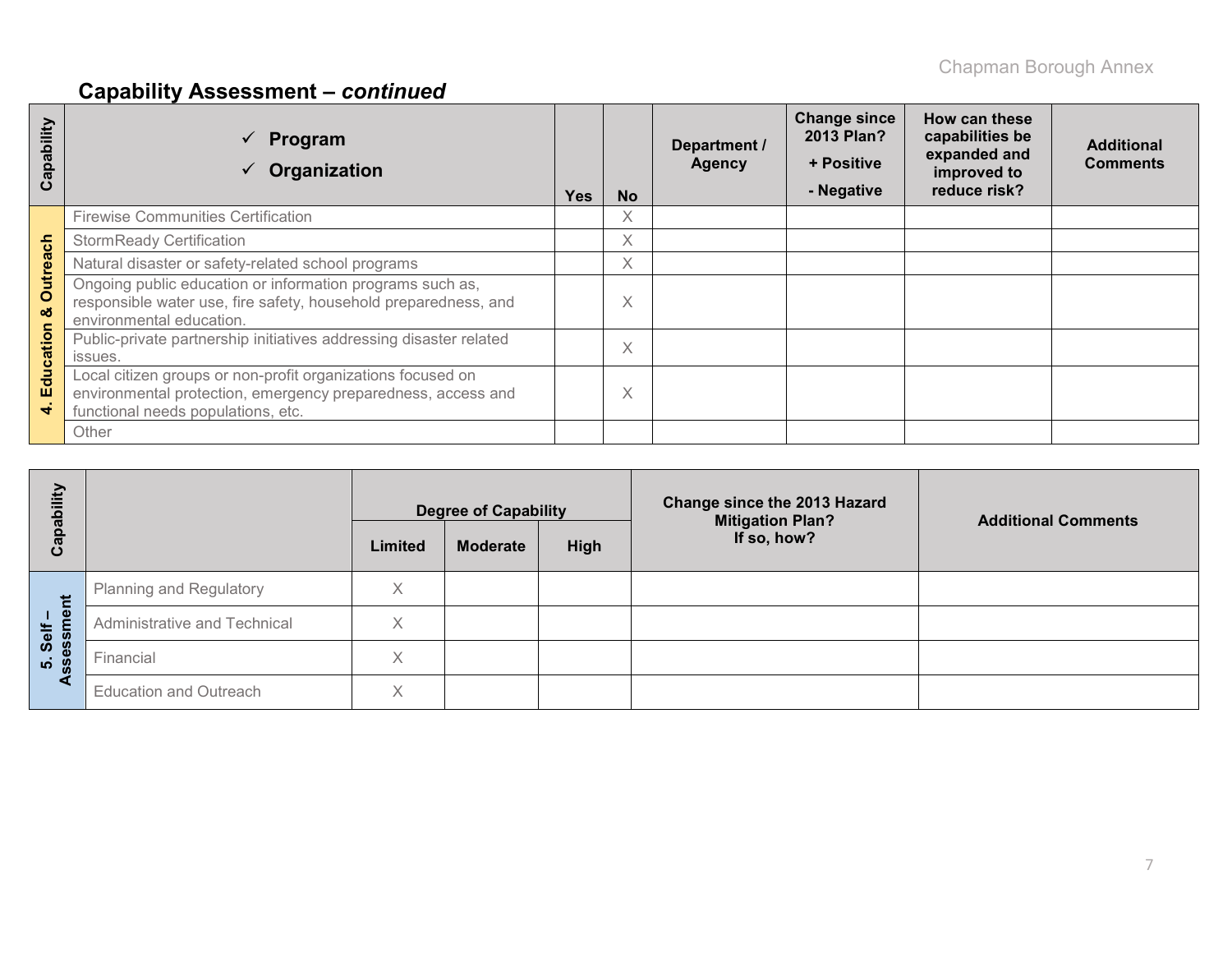# **Known or Anticipated Future Development / Redevelopment**

| Development /<br><b>Property Name</b> | <b>Type of Development</b> | Number of Structures | Location | <b>Known Hazard Zone</b> | <b>Description / Status</b> |
|---------------------------------------|----------------------------|----------------------|----------|--------------------------|-----------------------------|
| None                                  |                            |                      |          |                          |                             |

## **Natural & Non-Natural Event History Specific to Chapman Borough**

| Type of Event and Date(s)               | <b>FEMA Disaster #</b><br>(if applicable) | Local Damage(s) or Loss(es)                                                |
|-----------------------------------------|-------------------------------------------|----------------------------------------------------------------------------|
| Pennsylvania COVID-19 Pandemic - 1/2020 | DR-4506-PA                                | Emergency Protective measures to combat COVID-19 Pandemic.                 |
| <b>Remnants of Hurricane Ida</b>        | DR-4618-PA                                | Assistance to eligible individuals and families affected by this disaster. |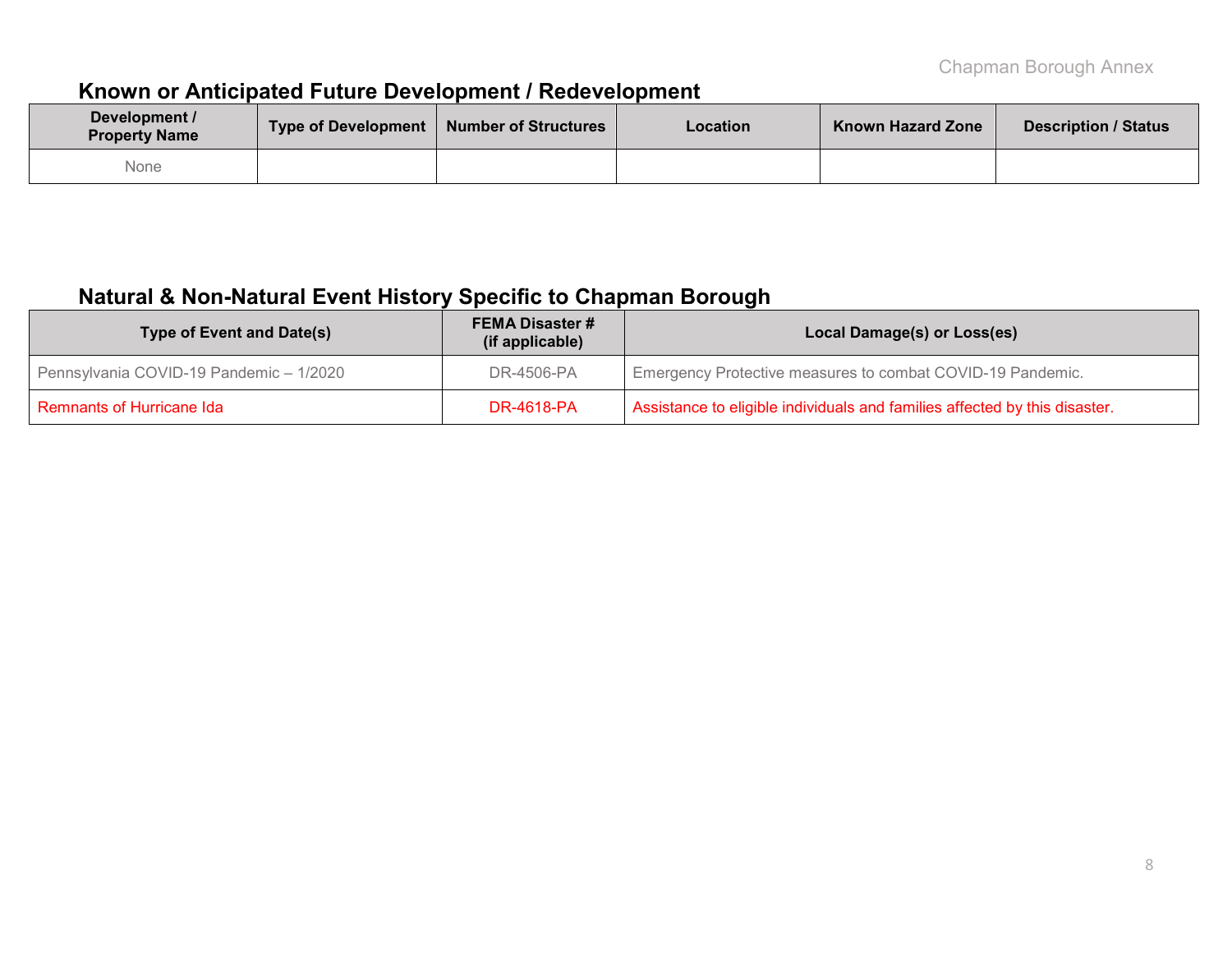# **2013 Municipal Action Plan Status**

|                |                                                                                                                                                                                                                                                                                                                                                                                                                                                                                                                  | <b>Status</b>                                |                            |            |           |              |                                                                                                          |
|----------------|------------------------------------------------------------------------------------------------------------------------------------------------------------------------------------------------------------------------------------------------------------------------------------------------------------------------------------------------------------------------------------------------------------------------------------------------------------------------------------------------------------------|----------------------------------------------|----------------------------|------------|-----------|--------------|----------------------------------------------------------------------------------------------------------|
|                | <b>Existing Mitigation Action</b><br>(from 2013 Hazard Mitigation Plan)                                                                                                                                                                                                                                                                                                                                                                                                                                          | SS<br><b>Progres</b><br>No Progre<br>Unknown | Progress<br>$\overline{a}$ | Continuous | Completed | Discontinued | <b>Additional Comments</b>                                                                               |
| 1              | 5th Street Drainage Improvements - Have problem evaluated by an engineer, then<br>develop and implement the identified project. It is believed that clearing that drainage<br>basin so it can retain storm water and drain, as before is the answer. Implementation<br>of this project is clearly dependent on funding availability.                                                                                                                                                                             | $\times$                                     |                            | $\times$   |           |              | Only problem areas in<br>Chapman--flooding on 5th Street and<br>repairs to bridge on Monocacy<br>Avenue. |
| $\overline{2}$ | Retrofit structures located in hazard-prone areas to protect structures from future<br>damage, with repetitive loss and severe repetitive loss properties as priority.<br>Phase 1: Identify appropriate candidates for retrofitting based on cost-effectiveness<br>versus relocation.<br>Phase 2: Where retrofitting is determined to be a viable option, work with property<br>owners toward implementation of that action based on available funding from FEMA<br>and local match availability.                |                                              |                            | $\times$   |           |              | To date, structures have not been<br>flooded.                                                            |
| $\overline{3}$ | Purchase, or relocate structures located in hazard- prone areas to protect structures<br>from future damage, with repetitive loss and severe repetitive loss properties as<br>priority.<br>Phase 1: Identify appropriate candidates for relocation based on cost-effectiveness<br>versus retrofitting.<br>Phase 2: Where relocation is determined to be a viable option, work with property<br>owners toward implementation of that action based on available funding from FEMA<br>and local match availability. |                                              |                            | $\times$   |           |              |                                                                                                          |
| 4              | Maintain compliance with and good-standing in the NFIP including adoption and<br>enforcement of floodplain management requirements (e.g. regulating all new and<br>substantially improved construction in Special Hazard Flood Areas), floodplain<br>identification and mapping, and flood insurance outreach to the community.<br>Further, continue to meet and/or exceed the minimum NFIP standards and criteria<br>through the following NFIP- related continued compliance actions identified below.         |                                              |                            | $\times$   |           |              |                                                                                                          |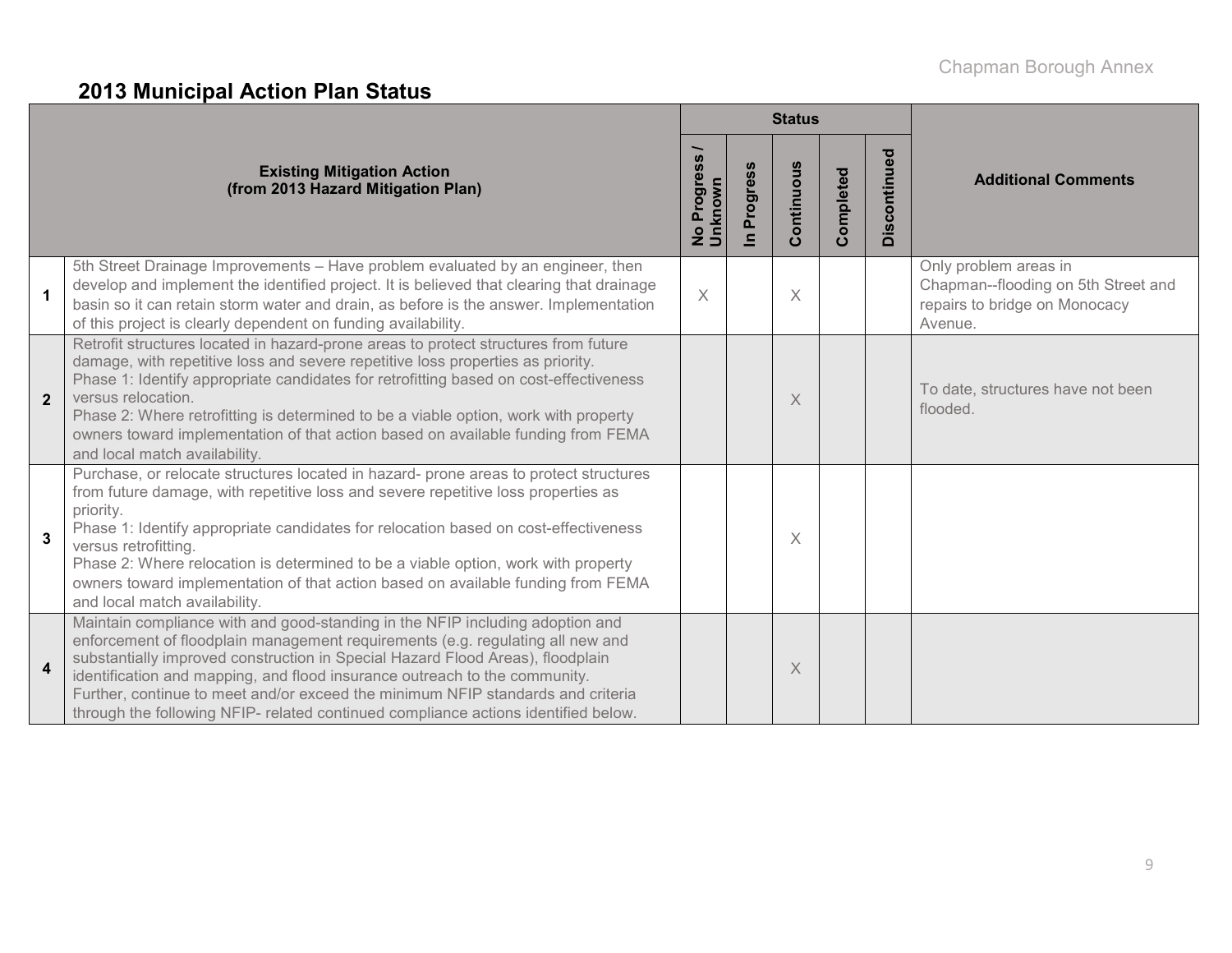# **2013 Municipal Action Plan Status –** *continued*

|                |                                                                                                                                                                                                                                                                                                                                                                                                                                                                                                                                                                                                                                                                                                                                                                                                                                                                                                                                                                                                                                                    | <b>Status</b>                           |             |            |           |              |                                                               |
|----------------|----------------------------------------------------------------------------------------------------------------------------------------------------------------------------------------------------------------------------------------------------------------------------------------------------------------------------------------------------------------------------------------------------------------------------------------------------------------------------------------------------------------------------------------------------------------------------------------------------------------------------------------------------------------------------------------------------------------------------------------------------------------------------------------------------------------------------------------------------------------------------------------------------------------------------------------------------------------------------------------------------------------------------------------------------|-----------------------------------------|-------------|------------|-----------|--------------|---------------------------------------------------------------|
|                | <b>Existing Mitigation Action</b><br>(from 2013 Hazard Mitigation Plan)                                                                                                                                                                                                                                                                                                                                                                                                                                                                                                                                                                                                                                                                                                                                                                                                                                                                                                                                                                            | <b>Progress</b><br>No Progre<br>Unknown | In Progress | Continuous | Completed | Discontinued | <b>Additional Comments</b>                                    |
| 5              | Conduct and facilitate community and public education and outreach for residents and<br>businesses to include, but not be limited to, the following to promote and effect natural<br>hazard risk reduction:<br>- Provide and maintain links to the HMP website, and regularly post notices on the<br>County/municipal homepage(s) referencing the HMP webpages.<br>- Prepare and distribute informational letters to flood vulnerable property owners and<br>neighborhood associations, explaining the availability of mitigation grant funding to<br>mitigate their properties, and instructing them on how they can learn more and<br>implement mitigation.<br>- Use email notification systems and newsletters to better educate the public on flood<br>insurance, the availability of mitigation grant funding, and personal natural hazard risk<br>reduction measures.<br>- Work with neighborhood associations, civic and business groups to disseminate<br>information on flood insurance and the availability of mitigation grant funding. |                                         |             | $\times$   |           |              | Established an evacuation point and<br>fitted with generator. |
| $6\phantom{1}$ | Begin the process to adopt higher regulatory standards to manage flood risk (i.e.<br>increased freeboard, cumulative substantial damage/improvements).                                                                                                                                                                                                                                                                                                                                                                                                                                                                                                                                                                                                                                                                                                                                                                                                                                                                                             |                                         |             | $\times$   |           |              |                                                               |
| $\overline{7}$ | Determine if a Community Assistance Visit (CAV) or Community Assistance Contact<br>(CAC) is needed, and schedule if needed.                                                                                                                                                                                                                                                                                                                                                                                                                                                                                                                                                                                                                                                                                                                                                                                                                                                                                                                        |                                         |             | $\times$   |           |              |                                                               |
| 8              | Have designated NFIP Floodplain Administrator (FPA) become a Certified Floodplain<br>Manager through the ASFPM, and pursue relevant continuing education training such<br>as FEMA Benefit-Cost Analysis.                                                                                                                                                                                                                                                                                                                                                                                                                                                                                                                                                                                                                                                                                                                                                                                                                                           |                                         |             | X          |           |              |                                                               |
| 9              | Participate in the Community Rating System (CRS) to further manage flood risk and<br>reduce flood insurance premiums for NFIP policyholders.<br>This shall start with the submission to FEMA-DHS of a Letter of Intent to join CRS,<br>followed by the completion and submission of an application to the program once the<br>community's current compliance with the NFIP is established.                                                                                                                                                                                                                                                                                                                                                                                                                                                                                                                                                                                                                                                         |                                         |             | $\times$   |           |              |                                                               |
| 10             | Archive elevation certificates                                                                                                                                                                                                                                                                                                                                                                                                                                                                                                                                                                                                                                                                                                                                                                                                                                                                                                                                                                                                                     |                                         |             | $\times$   |           |              |                                                               |
| 11             | Continue to support the implementation, monitoring, maintenance, and updating of this<br>Plan, as defined in Section 7.0                                                                                                                                                                                                                                                                                                                                                                                                                                                                                                                                                                                                                                                                                                                                                                                                                                                                                                                           |                                         |             | $\times$   |           |              |                                                               |
| 12             | Complete the ongoing updates of the Comprehensive Emergency Management Plans                                                                                                                                                                                                                                                                                                                                                                                                                                                                                                                                                                                                                                                                                                                                                                                                                                                                                                                                                                       |                                         |             | $\times$   |           |              |                                                               |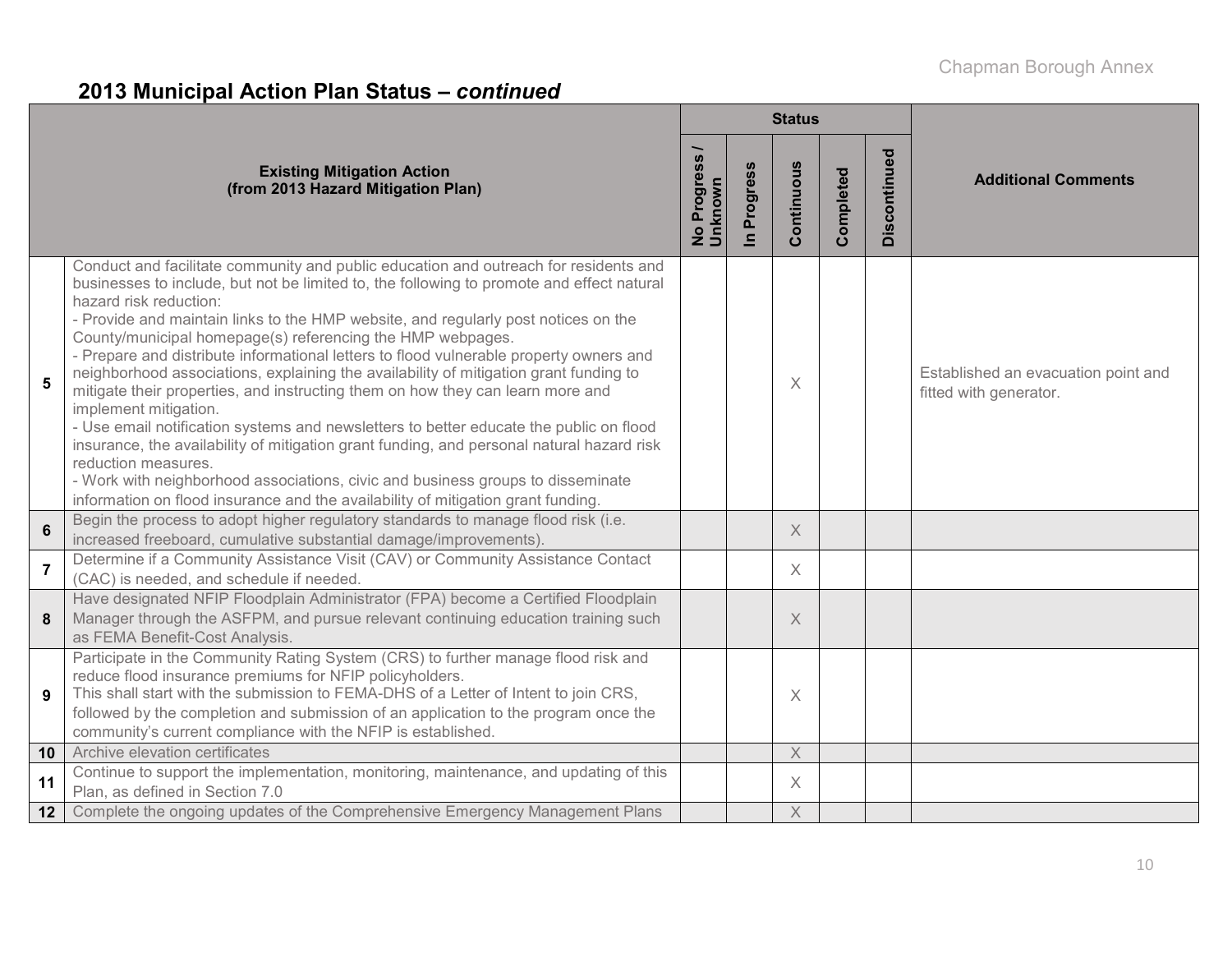### **2013 Municipal Action Plan Status –** *continued*

|    |                                                                                                                                                                                                                                                                                       |                                           |                 | <b>Status</b>     |           |                                                  |                            |
|----|---------------------------------------------------------------------------------------------------------------------------------------------------------------------------------------------------------------------------------------------------------------------------------------|-------------------------------------------|-----------------|-------------------|-----------|--------------------------------------------------|----------------------------|
|    | <b>Existing Mitigation Action</b><br>(from 2013 Hazard Mitigation Plan)                                                                                                                                                                                                               | $\mathbf{\omega}$<br>ŠΙ<br>ත<br>nkn<br>Δ. | <b>Progress</b> | ontinuous<br>Ω    | Completed | ठ<br>9U<br>īä<br>$\circ$<br><u>ဖ</u><br>$\Omega$ | <b>Additional Comments</b> |
| 13 | Create/enhance/ maintain mutual aid agreements with neighboring communities for<br>continuity of operations.                                                                                                                                                                          |                                           |                 | X                 |           |                                                  |                            |
| 14 | Identify and develop agreements with entities that can provide support with<br>FEMA/PEMA paperwork after disasters; qualified damage assessment personnel -<br>Improve post-disaster capabilities - damage assessment; FEMA/PEMA paperwork<br>compilation, submissions, recordkeeping |                                           |                 | X                 |           |                                                  |                            |
| 15 | Work with regional agencies (i.e. County and PEMA) to help develop damage<br>assessment capabilities at the local level through such things as training programs,<br>certification of qualified individuals (e.g. code officials, floodplain managers,<br>engineers).                 |                                           |                 | $\checkmark$<br>∧ |           |                                                  |                            |

#### **Notes:**

**1.** Actions not carried through to the 2018 Action Plan are so noted.

**2.** To maintain National Flood Insurance Program (NFIP) compliance, actions related to the NFIP were carried through to the 2018 Action Plan even if identified by the municipality as completed.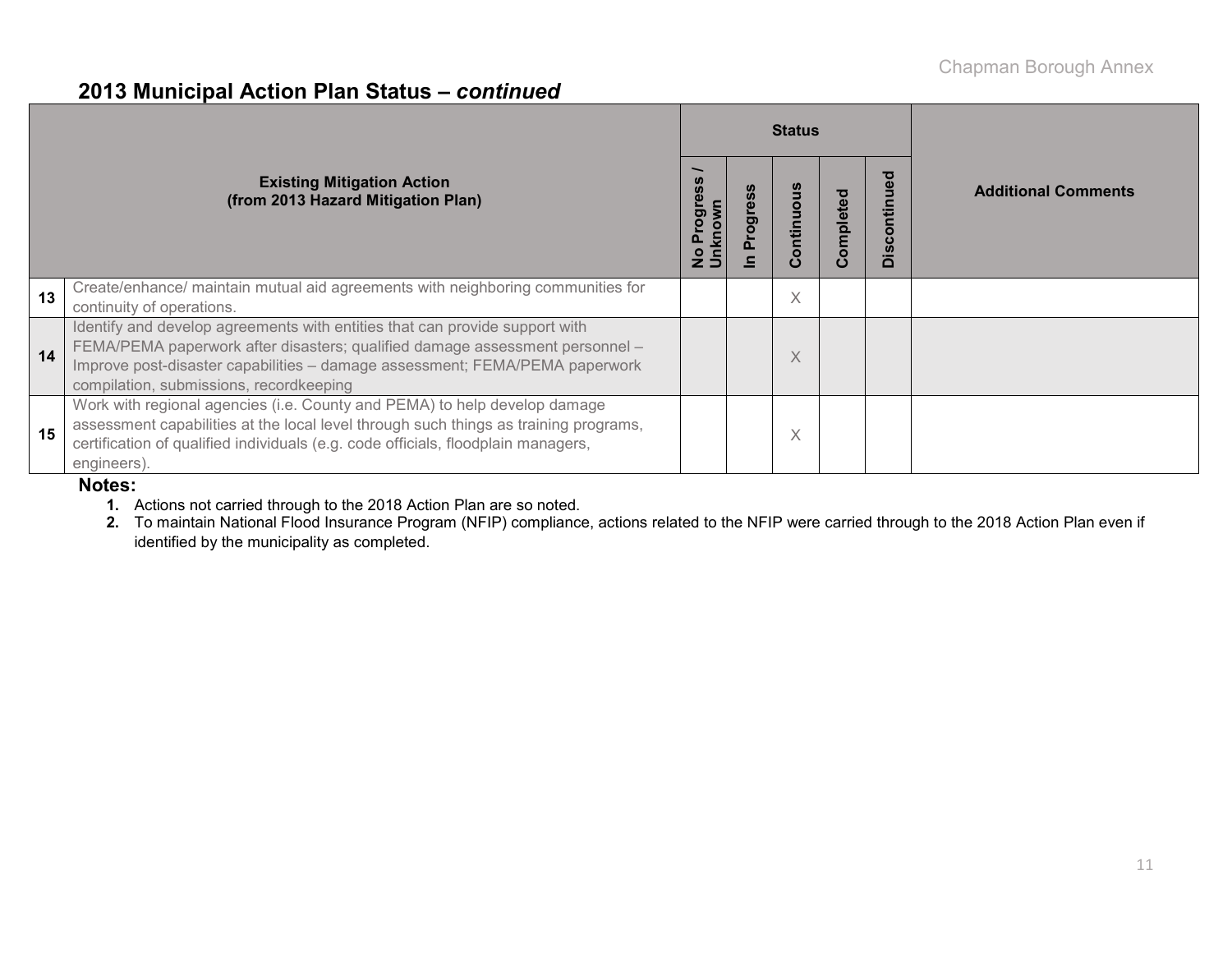# **2018 Mitigation Action Plan**

|                      | <b>Mitigation Action</b>                                                                                                                                                                                                                                                                                                                                                                                                                                                                                                   | <b>Mitigation</b><br><b>Technique</b><br>Category | Hazard(s)<br><b>Addressed</b> | <b>Priority</b><br>(H/M/L) | <b>Estimated</b><br>Cost | <b>Potential</b><br><b>Funding</b>                                                                                | <b>Lead Agency</b><br>/ Department                                                                                           | Implementation<br><b>Schedule</b>                                                                              | <b>Applies to</b><br>New and / or<br><b>Existing</b><br><b>Structures</b> |
|----------------------|----------------------------------------------------------------------------------------------------------------------------------------------------------------------------------------------------------------------------------------------------------------------------------------------------------------------------------------------------------------------------------------------------------------------------------------------------------------------------------------------------------------------------|---------------------------------------------------|-------------------------------|----------------------------|--------------------------|-------------------------------------------------------------------------------------------------------------------|------------------------------------------------------------------------------------------------------------------------------|----------------------------------------------------------------------------------------------------------------|---------------------------------------------------------------------------|
| $\blacktriangleleft$ | 5th Street Drainage Improvements<br>- Have problem evaluated by an<br>engineer, then develop and<br>implement the identified project. It is<br>believed that clearing that drainage<br>basin so it can retain storm water<br>and drain, as before is the answer.<br>Implementation of this project is<br>clearly dependent on funding<br>availability.                                                                                                                                                                     | Structure &<br>Infrastructure                     | Flood                         | Medium                     | Medium-<br><b>High</b>   | TBD;<br>Borough<br>does not<br>have<br>funding for<br>this                                                        | Borough<br>Administration                                                                                                    | Engineer<br>evaluation:<br>short-term:<br>project<br>implementation:<br>long-term<br>(depending on<br>funding) | Existing                                                                  |
| $\overline{2}$       | Retrofit structures located in<br>hazard-prone areas to protect<br>structures from future damage,<br>with repetitive loss and severe<br>repetitive loss properties as<br>priority. Phase 1: Identify<br>appropriate candidates for<br>retrofitting based on cost-<br>effectiveness versus relocation.<br>Phase 2: Where retrofitting is<br>determined to be a viable option,<br>work with property owners toward<br>implementation of that action based<br>on available funding from FEMA<br>and local match availability. | Structure &<br>Infrastructure                     | Flood                         | Medium-<br>High            | <b>High</b>              | <b>FEMA</b><br>Mitigation<br>Grant<br>Programs<br>and local<br>budget (or<br>property<br>owner) for<br>cost share | Municipality<br>(via Municipal<br>Engineer/NFIP<br>Floodplain<br>Administrator)<br>with support<br>from PEMA,<br><b>FEMA</b> | Long-term<br>(depending on<br>funding)                                                                         | Existing                                                                  |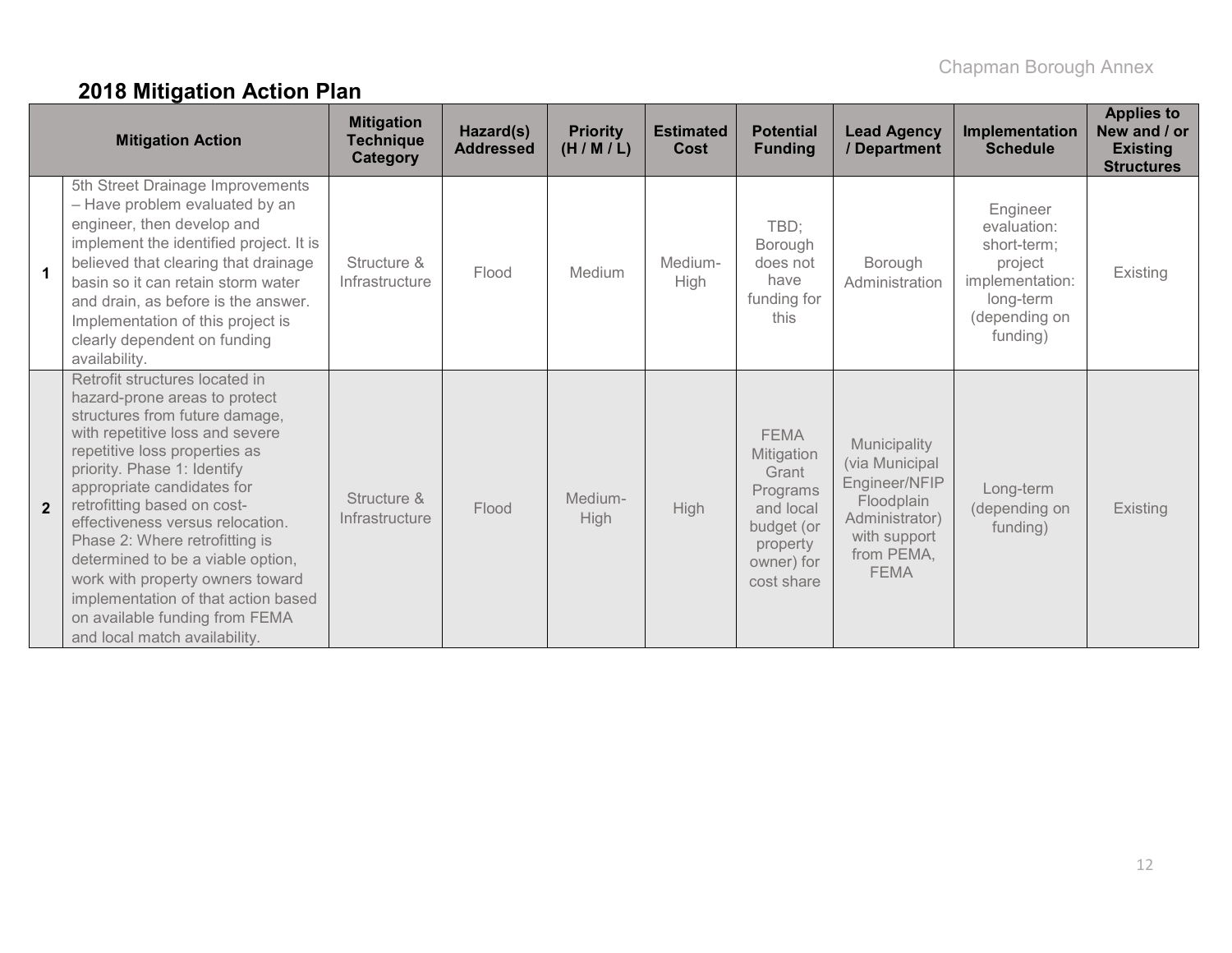|                | <b>Mitigation Action</b>                                                                                                                                                                                                                                                                                                                                                                                                                                                                                                                 | <b>Mitigation</b><br><b>Technique</b><br>Category | Hazard(s)<br><b>Addressed</b> | <b>Priority</b><br>(H/M/L) | <b>Estimated</b><br>Cost | <b>Potential</b><br><b>Funding</b>                                                                                | <b>Lead Agency</b><br>/ Department                                                                                               | Implementation<br><b>Schedule</b>      | <b>Applies to</b><br>New and / or<br><b>Existing</b><br><b>Structures</b> |
|----------------|------------------------------------------------------------------------------------------------------------------------------------------------------------------------------------------------------------------------------------------------------------------------------------------------------------------------------------------------------------------------------------------------------------------------------------------------------------------------------------------------------------------------------------------|---------------------------------------------------|-------------------------------|----------------------------|--------------------------|-------------------------------------------------------------------------------------------------------------------|----------------------------------------------------------------------------------------------------------------------------------|----------------------------------------|---------------------------------------------------------------------------|
| $\mathbf{3}$   | Purchase, or relocate structures<br>located in hazard- prone areas to<br>protect structures from future<br>damage, with repetitive loss and<br>severe repetitive loss properties as<br>priority.<br>Phase 1: Identify appropriate<br>candidates for relocation based on<br>cost-effectiveness versus<br>retrofitting.<br>Phase 2: Where relocation is<br>determined to be a viable option,<br>work with property owners toward<br>implementation of that action<br>based on available funding from<br>FEMA and local match availability. | Structure &<br>Infrastructure                     | Flood                         | Medium-<br>High            | High                     | <b>FEMA</b><br>Mitigation<br>Grant<br>Programs<br>and local<br>budget (or<br>property<br>owner) for<br>cost share | Municipality<br>(via Municipal<br>Engineer/NFIP<br>Floodplain<br>Administrator)<br>with support<br>from PEMA,<br><b>FEMA</b>     | Long-term<br>(depending on<br>funding) | Existing                                                                  |
| $\overline{4}$ | Maintain compliance with and<br>good-standing in the NFIP<br>including adoption & enforcement<br>of floodplain management<br>requirements (e.g. regulating all<br>new and substantially improved<br>construction in Special Hazard<br>Flood Areas), floodplain<br>identification and mapping, and<br>flood insurance outreach to the<br>community. Further, continue to<br>meet and/or exceed the minimum<br>NFIP standards and criteria<br>through the following NFIP- related<br>continued compliance actions<br>identified below.     | Local plans<br>$\alpha$<br>Regulations            | Flood                         | High                       | $Low -$<br>Medium        | Municipal<br><b>Budget</b>                                                                                        | Municipality<br>(via Municipal<br>Engineer/NFIP<br>Floodplain<br>Administrator)<br>with support<br>from PEMA,<br><b>ISO FEMA</b> | Ongoing                                | New &<br>Existing                                                         |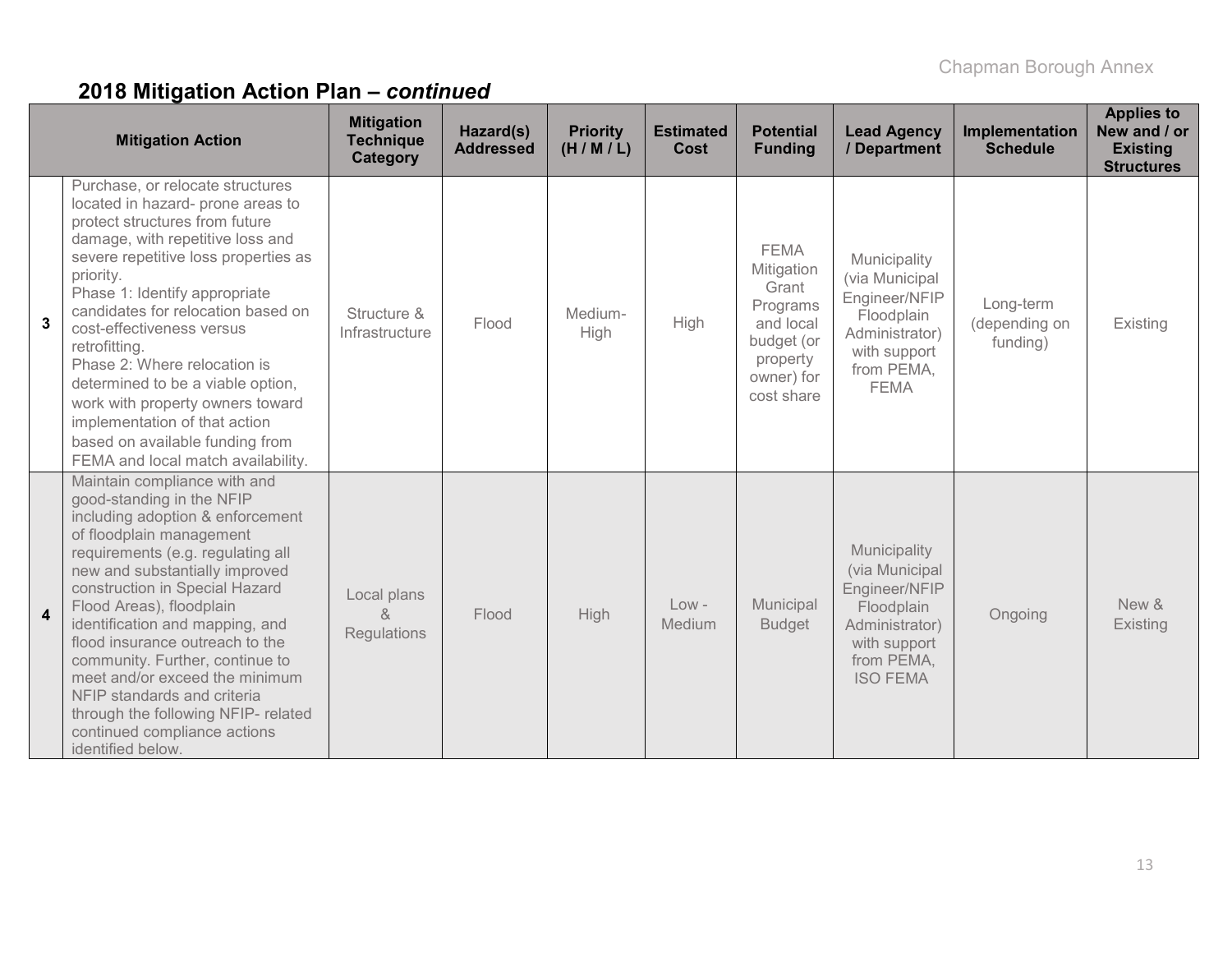|   | <b>Mitigation Action</b>                                                                                                                                                                                                                                                                                                                                                                                                                                                                                                                                                                                                                                                                                                                                                                                                                                                                                                                                                                                                                                                                                 | <b>Mitigation</b><br><b>Technique</b><br>Category | Hazard(s)<br><b>Addressed</b> | <b>Priority</b><br>(H/M/L) | <b>Estimated</b><br>Cost | <b>Potential</b><br><b>Funding</b> | <b>Lead Agency</b><br>/ Department                                       | Implementation<br><b>Schedule</b> | <b>Applies to</b><br>New and / or<br><b>Existing</b><br><b>Structures</b> |
|---|----------------------------------------------------------------------------------------------------------------------------------------------------------------------------------------------------------------------------------------------------------------------------------------------------------------------------------------------------------------------------------------------------------------------------------------------------------------------------------------------------------------------------------------------------------------------------------------------------------------------------------------------------------------------------------------------------------------------------------------------------------------------------------------------------------------------------------------------------------------------------------------------------------------------------------------------------------------------------------------------------------------------------------------------------------------------------------------------------------|---------------------------------------------------|-------------------------------|----------------------------|--------------------------|------------------------------------|--------------------------------------------------------------------------|-----------------------------------|---------------------------------------------------------------------------|
| 5 | Conduct and facilitate community<br>and public education and outreach<br>for residents and businesses to<br>include, but not be limited to, the<br>following to promote and effect<br>natural hazard risk reduction:<br>- Provide and maintain links to the<br>HMP website, and regularly post<br>notices on the County/municipal<br>homepage(s) referencing the HMP<br>webpages.<br>- Prepare and distribute<br>informational letters to flood<br>vulnerable property owners and<br>neighborhood associations,<br>explaining the availability of<br>mitigation grant funding to mitigate<br>their properties, and instructing<br>them on how they can learn more<br>and implement mitigation.<br>- Use email notification systems<br>and newsletters to better educate<br>the public on flood insurance, the<br>availability of mitigation grant<br>funding, and personal natural<br>hazard risk reduction measures.<br>- Work with neighborhood<br>associations, civic and business<br>groups to disseminate information<br>on flood insurance and the<br>availability of mitigation grant<br>funding. | Education<br>& Awareness                          | All Hazards                   | High                       | $Low-$<br>Medium         | Municipal<br><b>Budget</b>         | Municipality<br>with support<br>from Planning<br>Partners,<br>PEMA, FEMA | Short-term                        | N/A                                                                       |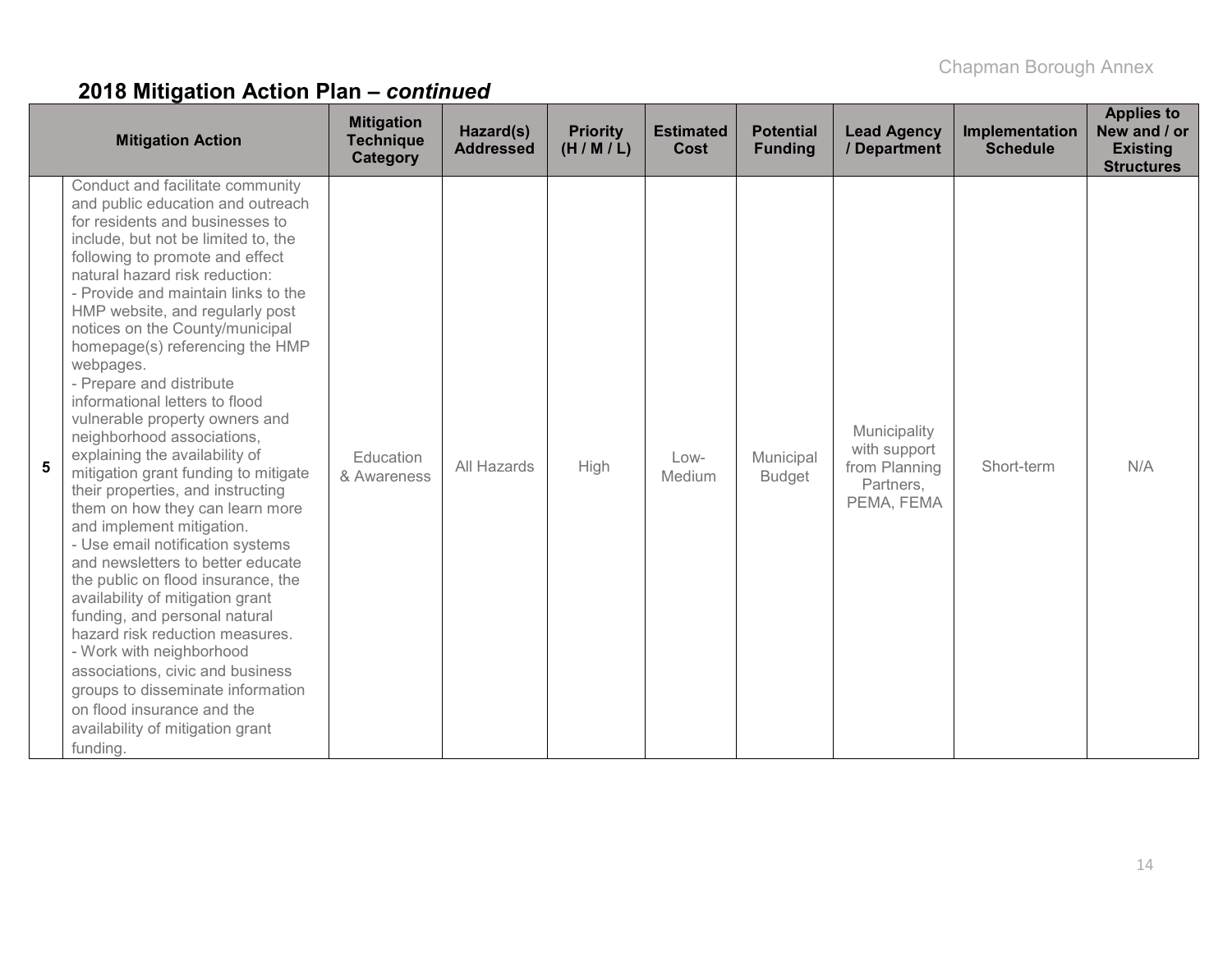|                | <b>Mitigation Action</b>                                                                                                                                                                                                                                                                                                                                                                                        | <b>Mitigation</b><br><b>Technique</b><br>Category | Hazard(s)<br><b>Addressed</b> | <b>Priority</b><br>(H/M/L) | <b>Estimated</b><br>Cost | <b>Potential</b><br><b>Funding</b> | <b>Lead Agency</b><br>/ Department                                                                                           | <b>Implementation</b><br><b>Schedule</b> | <b>Applies to</b><br>New and / or<br><b>Existing</b><br><b>Structures</b> |
|----------------|-----------------------------------------------------------------------------------------------------------------------------------------------------------------------------------------------------------------------------------------------------------------------------------------------------------------------------------------------------------------------------------------------------------------|---------------------------------------------------|-------------------------------|----------------------------|--------------------------|------------------------------------|------------------------------------------------------------------------------------------------------------------------------|------------------------------------------|---------------------------------------------------------------------------|
| 6              | Begin and/or continue the process<br>to adopt higher regulatory<br>standards to manage flood risk (i.e.<br>increased freeboard, cumulative<br>substantial damage/improvements).                                                                                                                                                                                                                                 | Local plans<br>$\kappa$<br>Regulations            | Flood                         | High                       | Low                      | Municipal<br><b>Budget</b>         | Municipality<br>(via Municipal<br>Engineer/NFIP<br>Floodplain<br>Administrator)<br>with support<br>from PEMA,<br><b>FEMA</b> | Short-term                               | New &<br>Existing                                                         |
| $\overline{7}$ | Determine if a Community<br>Assistance Visit (CAV) or<br><b>Community Assistance Contact</b><br>(CAC) is needed, and schedule if<br>needed.                                                                                                                                                                                                                                                                     | Local plans<br>&<br>Regulations                   | Flood                         | Medium                     | Low                      | Municipal<br><b>Budget</b>         | <b>NFIP</b><br>Floodplain<br>Administrator<br>with support<br>from PA DEP,<br>PEMA, FEMA                                     | Short-term                               | N/A                                                                       |
| 8              | Have designated NFIP Floodplain<br>Administrator (FPA) become a<br>Certified Floodplain Manager<br>through the ASFPM and/or pursue<br>relevant continuing education<br>training such as FEMA Benefit-Cost<br>Analysis.                                                                                                                                                                                          | Local plans<br>$\delta$<br>Regulations            | Flood                         | High                       | Low                      | Municipal<br><b>Budget</b>         | <b>NFIP</b><br>Floodplain<br>Administrator                                                                                   | Short-term<br>(depending on<br>funding)  | N/A                                                                       |
| 9              | Participate in the Community<br>Rating System (CRS) to further<br>manage flood risk and reduce flood<br>insurance premiums for NFIP<br>policyholders. This shall start with<br>the submission to FEMA-DHS of a<br>Letter of Intent to join CRS,<br>followed by the completion and<br>submission of an application to the<br>program once the community's<br>current compliance with the NFIP is<br>established. | Local plans<br>ጼ<br>Regulations                   | Flood                         | Medium                     | Low                      | Municipal<br><b>Budget</b>         | <b>NFIP</b><br>Floodplain<br>Administrator<br>with support<br>from PA DEP,<br>PEMA, FEMA                                     | Short-term                               | N/A                                                                       |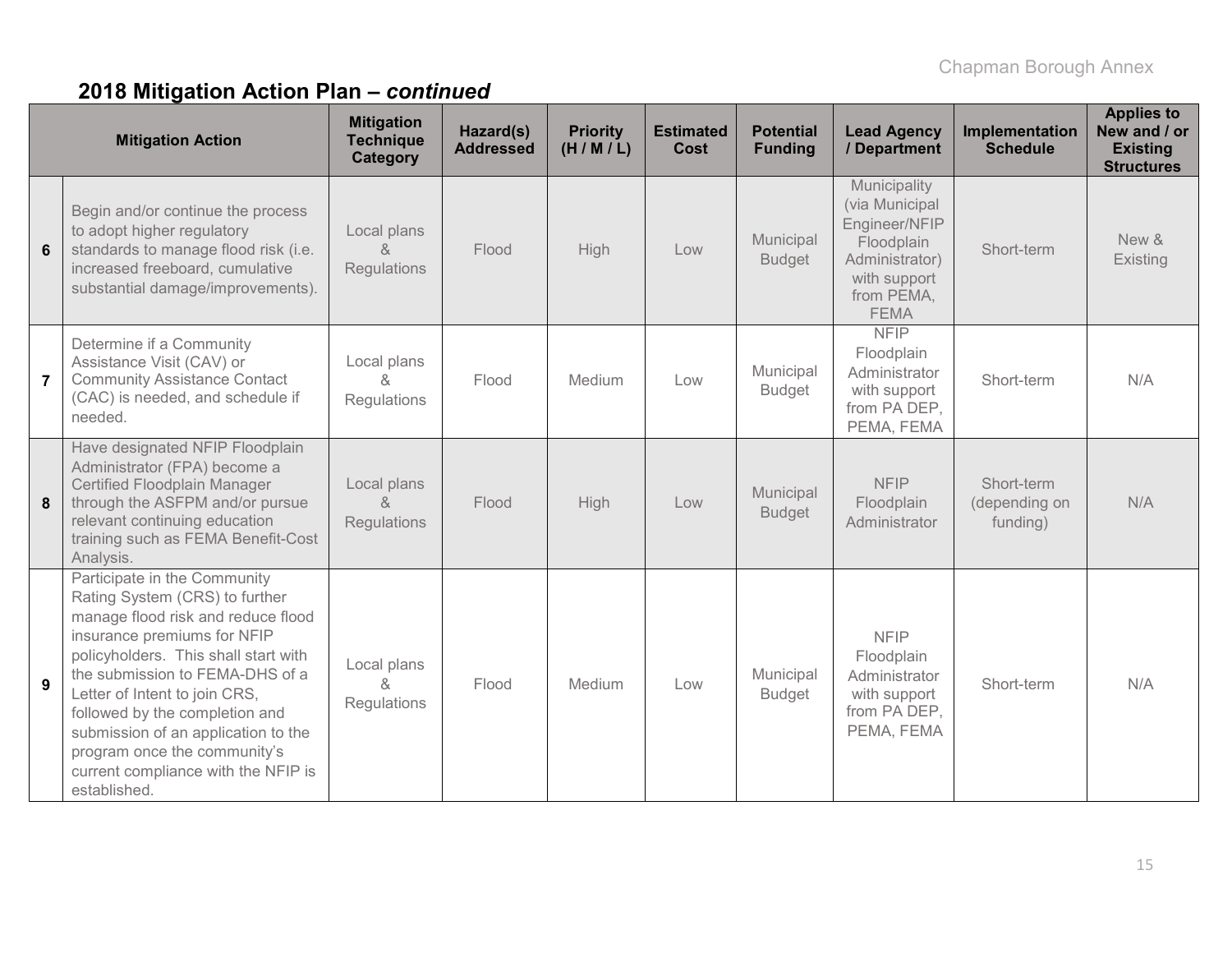|    | <b>Mitigation Action</b>                                                                                                                                                                                                                                             | <b>Mitigation</b><br><b>Technique</b><br><b>Category</b> | Hazard(s)<br><b>Addressed</b> | <b>Priority</b><br>(H/M/L) | <b>Estimated</b><br>Cost                  | <b>Potential</b><br><b>Funding</b>                                                                        | <b>Lead Agency</b><br>/ Department                                                                                                                                        | Implementation<br><b>Schedule</b> | <b>Applies to</b><br>New and / or<br><b>Existing</b><br><b>Structures</b> |
|----|----------------------------------------------------------------------------------------------------------------------------------------------------------------------------------------------------------------------------------------------------------------------|----------------------------------------------------------|-------------------------------|----------------------------|-------------------------------------------|-----------------------------------------------------------------------------------------------------------|---------------------------------------------------------------------------------------------------------------------------------------------------------------------------|-----------------------------------|---------------------------------------------------------------------------|
| 10 | Obtain and archive elevation<br>certificates for NFIP compliance.                                                                                                                                                                                                    | Local plans<br>$\alpha$<br><b>Regulations</b>            | Flood                         | <b>High</b>                | Low                                       | Municipal<br><b>Budget</b>                                                                                | <b>NFIP</b><br>Floodplain<br>Administrator                                                                                                                                | Ongoing                           | N/A                                                                       |
| 11 | Continue to support the<br>implementation, monitoring,<br>maintenance, and updating of this<br>Plan, as defined in Section 7.0                                                                                                                                       | All<br>Categories                                        | All Hazards                   | High                       | $Low -$<br>High (for<br>5-year<br>update) | Municipal<br>Budget,<br>possibly<br><b>FEMA</b><br>Mitigation<br>Grant<br>Funding for<br>5-year<br>update | Municipality<br>(via mitigation<br>planning point<br>of contacts)<br>with support<br>from Planning<br>Partners<br>(through their<br>Points of<br>Contact),<br><b>PEMA</b> | Ongoing                           | New &<br>Existing                                                         |
| 12 | Complete the ongoing updates of<br>the<br><b>Comprehensive Emergency</b><br><b>Management Plans</b>                                                                                                                                                                  | Local plans<br>$\alpha$<br>Regulations                   | All Hazards                   | High                       | Low                                       | Municipal<br><b>Budget</b>                                                                                | Municipality<br>with support<br>from PEMA                                                                                                                                 | Ongoing                           | New &<br>Existing                                                         |
| 13 | Create/enhance/maintain mutual<br>aid agreements with neighboring<br>communities for continuity of<br>operations.                                                                                                                                                    | All<br>Categories                                        | All Hazards                   | High                       | Low                                       | Municipal<br><b>Budget</b>                                                                                | Municipality<br>with support<br>from<br>Surrounding<br>municipalities<br>and County                                                                                       | Ongoing                           | New &<br>Existing                                                         |
| 14 | Develop and maintain capabilities<br>to process FEMA/PEMA paperwork<br>after disasters; qualified damage<br>assessment personnel - Improve<br>post-disaster capabilities - damage<br>assessment; FEMA/PEMA<br>paperwork compilation,<br>submissions, record keeping. | Education<br>& Awareness                                 | All Hazards                   | Medium                     | Medium                                    | Municipal<br><b>Budget</b>                                                                                | Municipality<br>with support<br>from County,<br>PEMA, FEMA                                                                                                                | Short-term                        | N/A                                                                       |